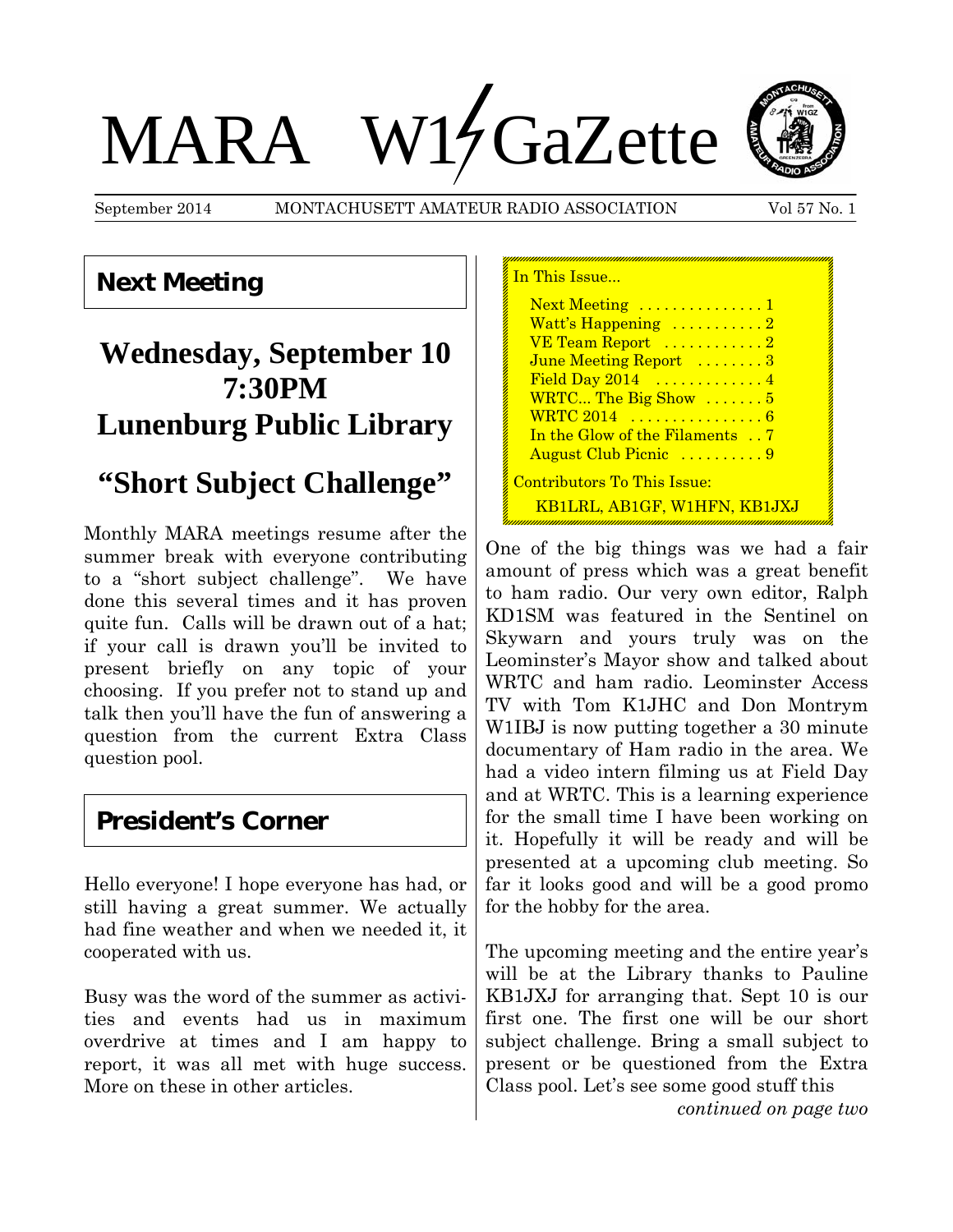# **Watt's Happening**

## **Sundays, 0800 local 5330.5** (ch 1) USB

Western Mass Emergency 60M Net Alternate frequencies are 5346.5 (ch 2), 5366.5 (ch 3), 5371.5 (ch 4), and 5403.5 (ch 5).

### **Sundays, 0830 local 3937**

Western Mass Emergency Net. Alternate frequency is 3942 in case of QRN, QRM, or frequency in-use. Also a good idea to scan up and down 10kHz if you cannot find the net.

**Sundays, 0900 local 145.45-** Montachusett Emergency Net

**Mondays, 2000 local 147.525 simplex** Worcester Emergency Simplex Net

**Tuesdays, 1930 local 145.37-** Templeton Emergency Net

**Wednesdays, 1900 local 145.37-** Gardner/Templeton Emergency Net

**Wednesdays, 2100 local 28.341** Harvard Repeater Club 10 meter sideband net "Activity Night"

**Nightly, 2100 local 146.97-** Central Mass Traffic Net

**First Monday, 1900 local 3943, 7245** RACES Net

**Sunday 21 September, Cambridge** Flea at MIT; third Sunday April - October

**Saturday 27 September, Brookline NH** NE Antique Radio Club

**10-11 October, Deerfield NH** NEARfest

Additional ham fest and flea market information can be found on the W1GSL New England Area Ham - Electronic Flea Market list at http://web.mit.edu/w1gsl/Public/ne-fleas

# **President's Corner**

*continued from page 1*

time. We are also looking for some presenters..again. Give me some input please.

Hope to see you at the meeting. Spread the word!

Ray, KB1LRL

# **VE Team Report**

The MARA Volunteer Examiner Team continued to conduct license exam sessions through the summer. Three sessions were held with a total of 11 new licenses and 6 upgrades earned.

The examiners were Tom AB1GF, Tom K1JHC, Gary K1YTS, Bruce KB1YRS, Ralph KD1SM, Paul KD1YH, John KK1X, Don N1HVA, Gordon N1MGO, and Chatmon WA1FIA.

Exam sessions are scheduled for the 4th Wednesday of the month, 7pm at the Lunenburg Public Safety Complex.

To register for the exam session, contact Paul Upham KD1YH by phone at 978.597.6535 or by email at phupham@verizon.net. Walk-ins are accepted however the session will be canceled if no candidates are pre-registered.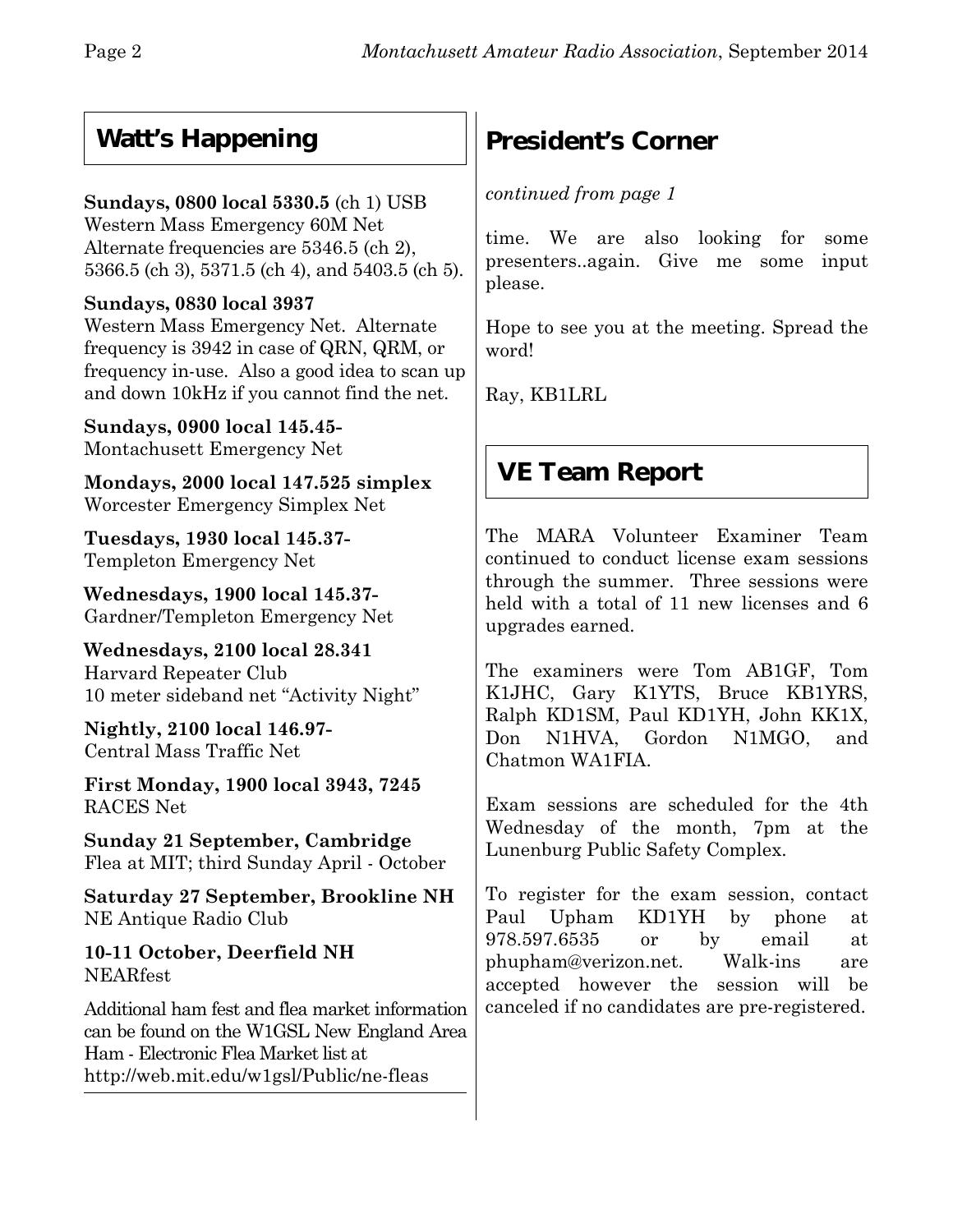## TheMARA W1/GaZette

is published by the Montachusett Amateur Radio Association just prior to the monthly meeting. The newsletter is distributed free to members and friends of Amateur Radio.

Contents copyright © 2014, MARA. Permission to use in other Amateur Radio publications with credit to MARA is hereby granted.

The deadline for materials to appear in the W1/GaZette is noon on the Sunday before the first Wednesday of the month.

#### **NEWSLETTER STAFF:**

| Editors:   | Ralph Swick KD1SM                  |
|------------|------------------------------------|
|            | <u>978-582-7351 kd1sm@arrl.net</u> |
| Webmaster: | Paul Upham KD1YH                   |

#### **MEMBERSHIP INFORMATION:**

| Club Secretary:       | <b>Bruce Wilbur KB1YRS</b>                          |                      |
|-----------------------|-----------------------------------------------------|----------------------|
| <b>Annual Dues:</b>   | Regular<br>Family<br><b>Fixed income</b>            | \$25<br>\$30<br>\$15 |
| Meetings:             | 2nd Wednesday, 7:30pm<br>September to June          |                      |
| Mailing address: MARA | <b>PO Box 95</b><br>Leominster, MA 01453            |                      |
| Web site:             | $\frac{http://www.w1gz.org/}{http://www.w1gz.org/}$ |                      |

#### **OFFICERS:**

| Ray Lajoie, KB1LRL<br><u>rplajoie@comcast.net</u>                                  | President             |
|------------------------------------------------------------------------------------|-----------------------|
| Tom Antil, AB1GF<br>thantil@comcast.net                                            | <b>Vice President</b> |
| <b>Bruce Wilbur, KB1YRS</b><br>bruce.k.wilbur@verizon.net                          | Secretary             |
| Gordon LaPoint, N1MGO<br>n1mgo@arrl.net                                            | <b>Treasurer</b>      |
| Charlie Cayen, KT1I<br>kt1j@arrl.net                                               | Trustee               |
| MARA owns and operates the W1GZ repeater on<br>$145.45$ (CTCSS 74.4) in Fitchburg. |                       |

## **June Meeting Report**

Minutes of the Montachusett Amateur Radio Association Meeting

11 June 2014

The meeting was called to order at 7:30PM. Those in attendance were: Tom AB1GF, Gordon N1MGO, Ray KB1LRL, Paul KD1YH, Charlie KT1I, Gary K1YTS, John KK1X, Bruce KB1YRS, Tim W0TJP, Tom K1JHC, Jim AD1L, Chris W2ZLX, Dan AB2TG, Don W1IBJ and Barry W1HFN.

Introductions were made with name and call signs. Treasurer's report; ending balance of \$1697.90 plus \$531.50 in the repeater fund. Motion to accept, seconded and passed.

Tech Committee report; the 220 repeater is up and running at KB1YRS' QTH. It will be relocated to Burbank when the 2M repeater is moved to its new location. AB1GF to light a fire under the maintenance people to get the holes drilled for the move. N1MGO offered for sale to the club his CushCraft A3S yagi. To be decided at a later meeting.

There was a ten minute break for goodies and socializing during which raffle tickets were sold. The club realized \$17.00. There were two drawings; N1MGO won the Operator's Manual which he gave to W2ZLX and K1JHC won the MARA hat.

K1YTS mentioned that the 900MHz repeater was back in business.

KB1YRS showed his HB chip resistor-PC CPU heatsink dummy load and AB1GF's pint can version of same.

AB2TG would like to learn more about 2M/440 ISS and ham satellite QSOs.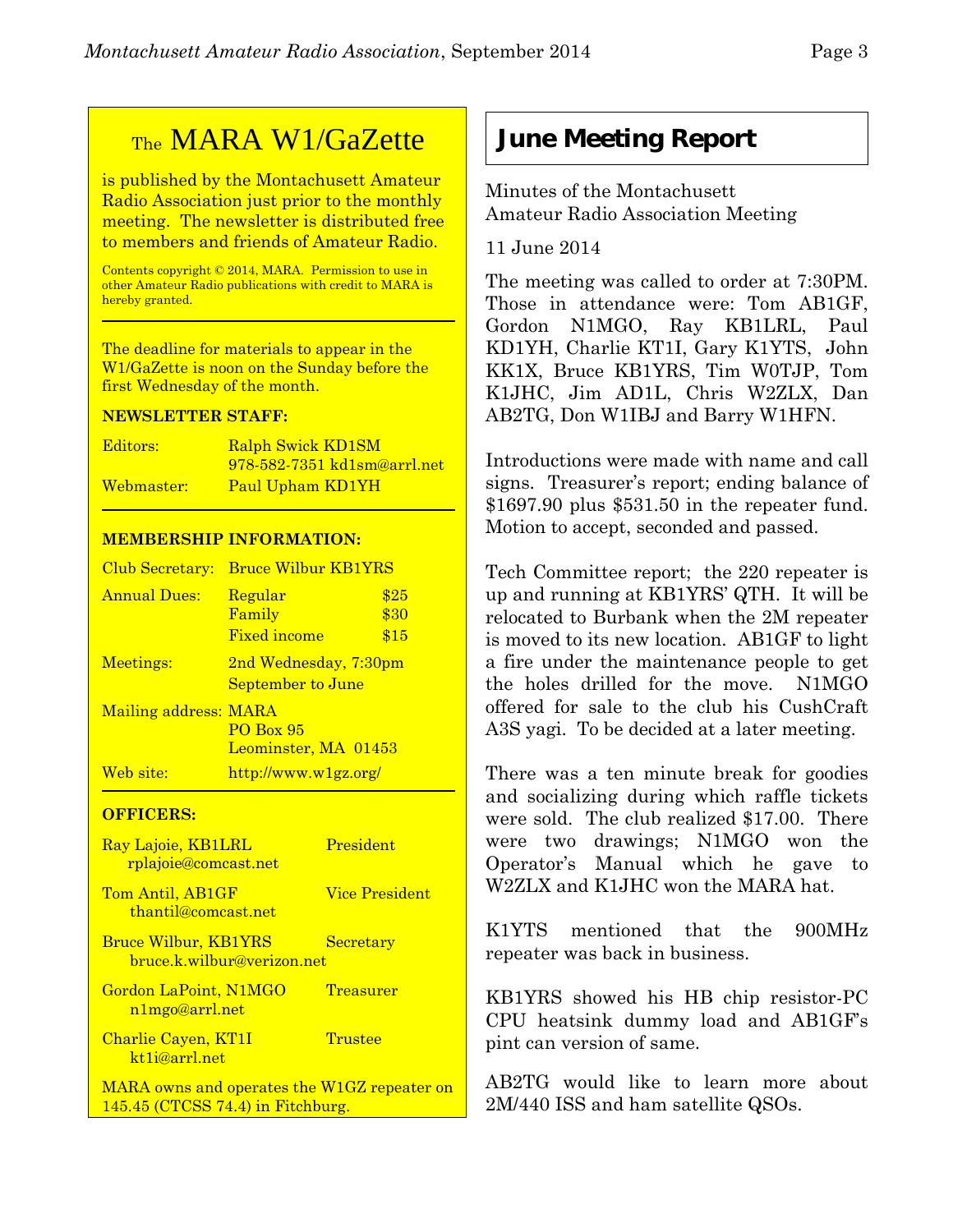W1HFN showed the dongle-based 25MHz to 1.8GHz spectrum analyzer he received as a birthday present.

KB1LRL mentioned that the Alzheimer's Ride was the same day as WRTC teardown, contact KD1SM if you can assist. Our club to travel to Hingham to set up 2 WRTC antennas there on Wed, then do our own at Sholan on Thurs.

W1IBJ will give a talk later in the year on the radio equipment of the last WW2 destroyer. He will also be doing some videoing and interviewing of our WRTC effort at Sholan Farms in July.

Elections were held; the incumbents, Ray KB1LRL (President), Tom AB1GF (Vice-President) and Gordon N1MGO (Treasurer) were re-elected. A new secretary, Bruce KB1YRS, was elected.

There was much discussion regarding Field Day, the need for night time operators mainly. We are to be in a friendly competition with the Gardner club for meeting refreshments as a prize for best score. Also mentioned were antennas, needed and on hand, tower/masts and food, KD1YH to act as chef de' cuisine as usual, and would appreciate \$20.00 per head from those attending to purchase victuals.

A motion to adjourn was made and seconded at 9:10PM.

Respectfully Submitted, Barry W1HFN, Secretary

*Ed. Note: Thanks Barry for your four years of providing these meeting minutes for the GaZette.*

## **Field Day 2014**

de Tom AB1GF

I want to thank all who participated this year. We were on top of Mount Wachusett again. We were 3a and had a vhf/ uhf station too.

Gary K1YTS brought a Flex radio to try out. Bill NZ1 and a D had to get used to a radio without knobs!





all photos courtesy AB1GF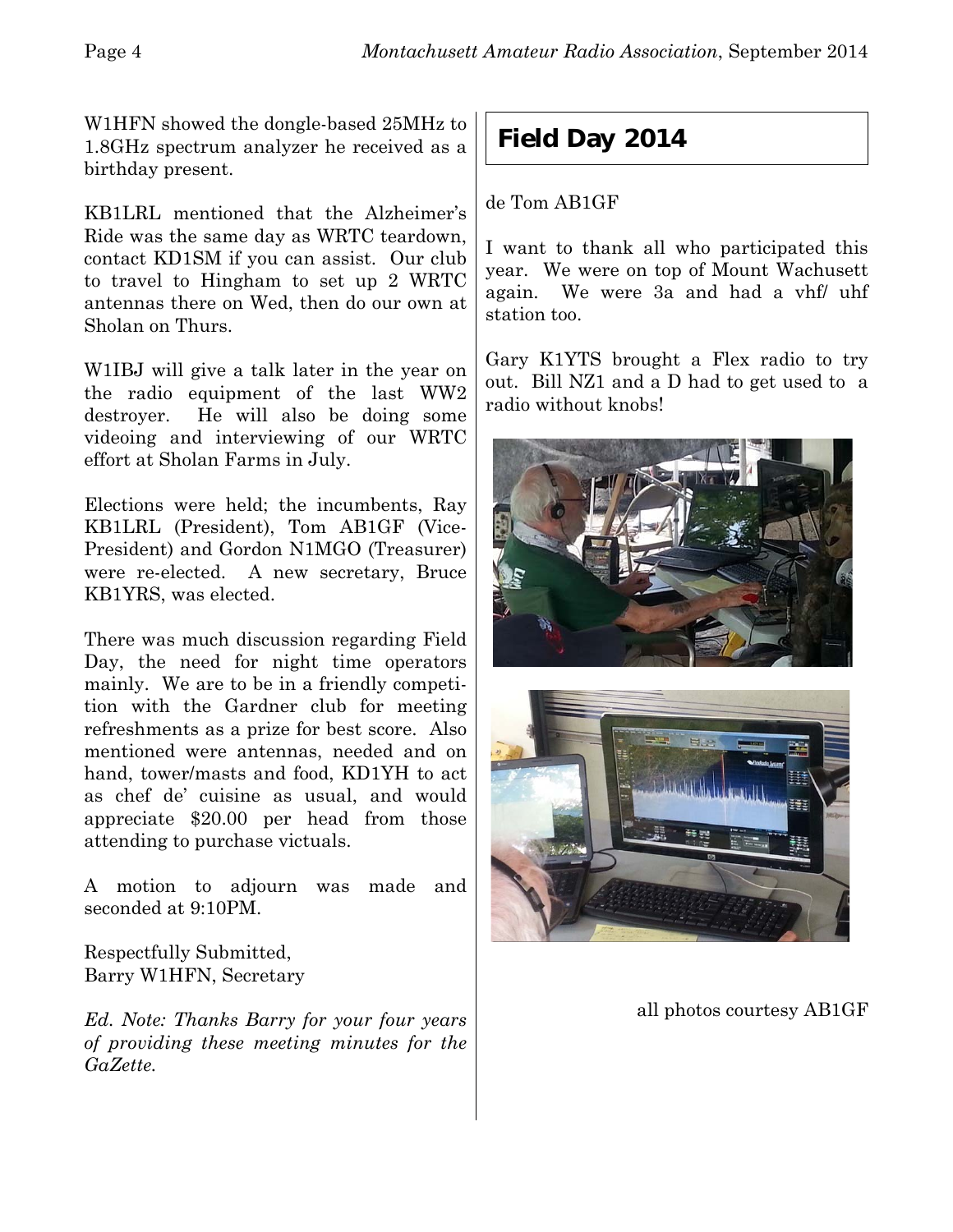

Gordon spent field day with us and set up a RTTY station.



Bruce KB1YRS ran the GOTA station and had a blast. He said he is looking forward to next year.



N1QDX set up a station and I had VHF/UHF covered.

The totals are in. Drum roll please......

MARA 2716. (Ly1358)

MARC 3834 (ly 2766)

MARC beat us again but only by 1118 points for qsos.

So I will be bringing them their refreshments this month and presenting them with the plaque.

I plan on reclaiming the plaque next year.

Tom AB1GF

## **WRTC…The Big Show**

#### de Ray KB1LRL

July 9, 5 AM, It begins. We were asked to help out at another site as they were shorthanded. We made the journey to Hingham. I guess we should be lucky we did not get sent to the Cape! This started 4 days of the official WRTC competition where we were setting up two tower assemblies at Wompatuk State Park and two full stations here at Sholan Farms. The weather was sunny and warm, fortunately not roasting like previous years. I'll take the warm over rain in this case.

WRTC2014 was four years in the making. It all started with Doug Grant K1DG visiting our club and presenting the event. Tom K1JHC suggested Sholan Farms and then the little ball started rolling and turned into a steamroller. And so they say, the rest is history. I took on the whole project when Tom bowed out in 2013.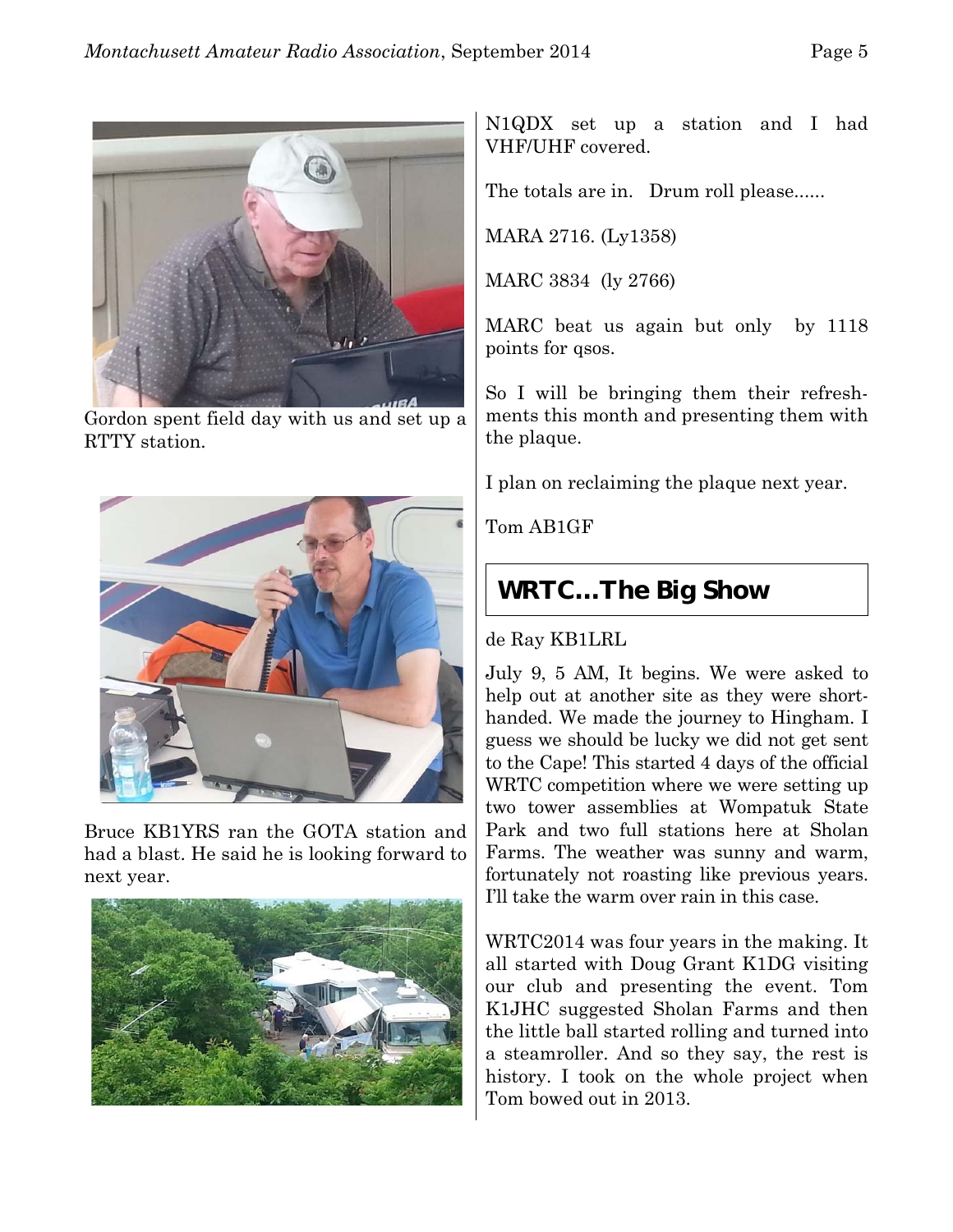Friday was the competitor's to find out where they were going to compete. We got a team from Great Britain and one From South America. They arrived Friday to set up, tune, test and tweak to be ready. They also took the time to talk to us as well as media, and Leominster's Mayor Dean Mazzarella who gave us a great welcome. 8 AM Saturday, it begins. Don't even talk to them as they were FOCUSED! For 24 hours that is where they stayed, with the referee right behind them. Our group provided support as needed, although they seemed pretty self sufficient. Even the camper was there "just in case."

Sunday we said our goodbyes to the contestants, referees, and stations as it was over. We cleaned up Sholan, then to Hingham to tear that down. At the end Gordon is the proud owner of a station as well as me. WRTC officially ended for us on Sunday at 6:30 pm. We all became a small part of that history.

Here are the warriors who put in the time, sweat, muscle, to make our effort a great success: Gary K1YTS, Tom AB1GF, Tom K1JHC, Barry W1HFN, Doug N1DBL, Ken KB1UVP, Tim KQ1Y, Bruce KB1YRS, Gordon N1MGO, Charlie KT1I. Their efforts and dedication are greatly appreciated and is a testament to the core of dedicated individuals that MARA has. Our team has also been complemented by the organizers as to how well we handled ourselves throughout the event.

I know I've already said it a bunch of times, and I'll say it again when I give them a heartfelt thank you for the support they gave us and showing others what we're made of!

## **WRTC 2014**

#### de Tom AB1GF

WRTC 2014 has come and gone. for those who volunteered thanks for all the help. Without the volunteers this would have not have happened. Thank you.

WRTC is equivalent to the Olympics of ham radio and we had a major hand in pulling this off.

58 teams of 2 operators from 33 different countries come to Massachusetts & new Hampshire to compete. All the stations were the same. 40' tower- tx38 tribanderyeasu rotator coax and an inverted v for 40m and 80m. They had a tent generator tables and chairs and a potty also.

They brought their own rigs and triplexers.

We got to meet some great people.



The Sholan farms site had 2 teams. England was Gerry GI0RTN and Kasu M0CFW. And Bernd VK1IA was their referee.

photo courtesy AB1GF

Ray KB1LRL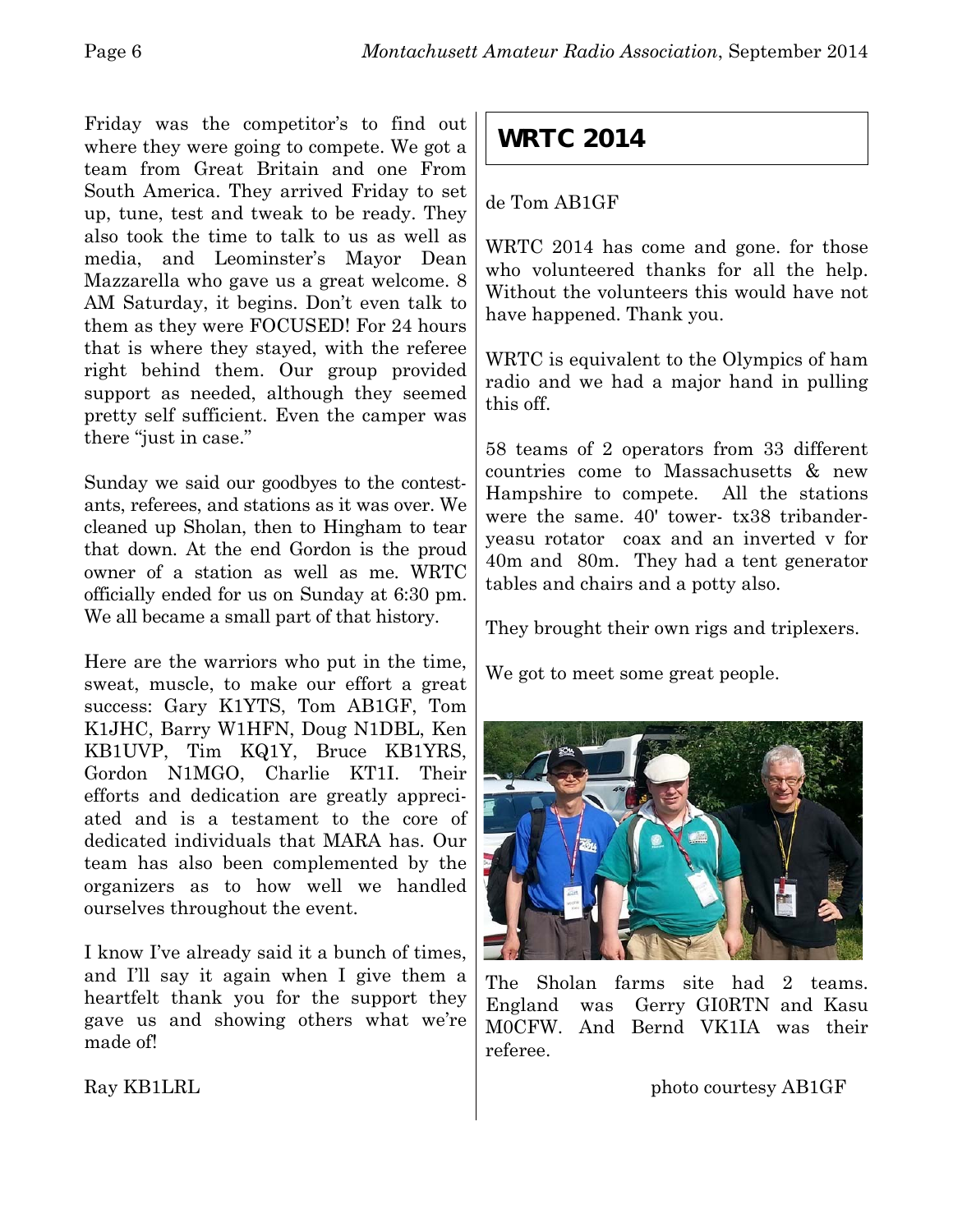

 Argentina was. photo courtesy AB1GF

The Q's were over 4,000 in 24 hours and only 100 watts.

Gary K1YTS, Tim KQ1Y, Doug N1DBL, Gordon N1MGO, Barry W1HFN, Tom K1JHC, Bruce KB1YRS, Ken kb1UVP, Ray KB1LRL and Tom AB1GF helped with the setup site security and tear down. Of 4 sites - 2 in Hingham and 2 at Sholan farms. I want to thank Ray KB1LRL for steping up to the plate and bringing us together for this great event.

Tom AB1GF



above: N1MGO readying beam at Sholan photo courtesy W1HFN

## **In the Glow of the Filaments**

#### de Bill NZ1D

Part 8: "Something to do, something to think about," E. T. Seton.

So far in this look back at our roots, we have learned that Nestor W. Stolba, 1KU, 1GY, W1GZ (sk), founder of the Region Nine (CD) Amateur Radio Club in 1951, earned his first amateur radio license in February 1914, on his fifteenth birthday. In the last installment we toured Nestor's modest Mt. Vernon street shack and learned a little about his daily "wireless" routine and its influence on his friends and neighbors. But who or what got him interested in amateur wireless?

Perhaps it was a member of his father's circle. William manufactured cigars. In an era when cigar smoking was in vogue, that was somewhat like being a barber or saloon keeper. He was very active socially and, according to contemporaries, "unusually well known on account of his deep interest in fraternal and labor organizations as well as in matters pertaining to the welfare of the city." Active in the cigar makers union and the Fraternal Order of Eagles, he was at one time President of the Fitchburg aerie FOE.

In the family, Nestor's oldest brother may have been the primary influence. By the time Nestor was taking his first steps, Edward was already an apprentice machinist. By 1910, at 26, Edward had finished circumnavigating the globe as "blue-jacket" on the USS Rhode Island, part of Teddy Roosevelt's Great White Fleet. As a Naval shipboard engineer, Edward would have been keenly aware of the importance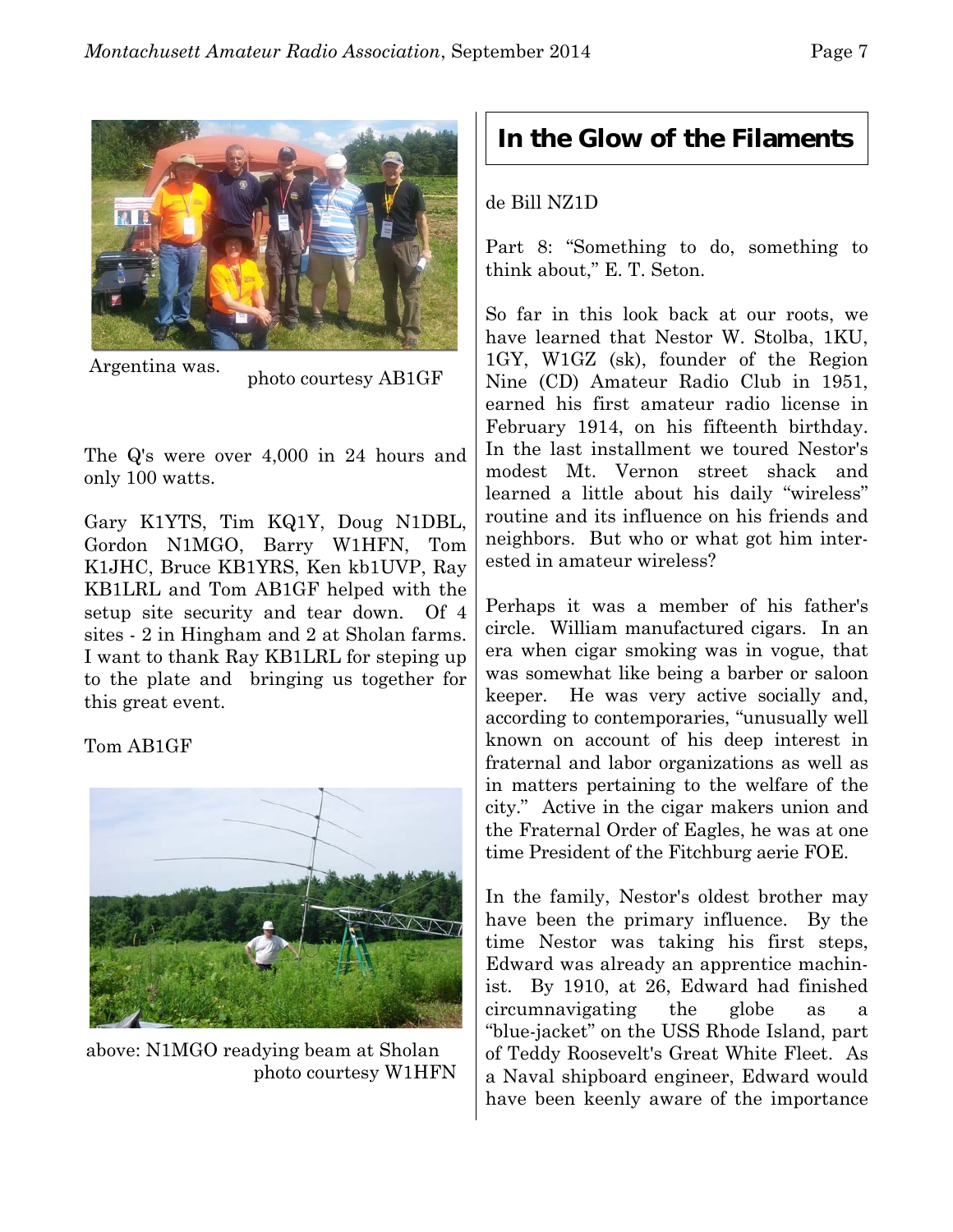of the wireless to military and commercial shipping interests. But when Nestor later joined the maritime service, although he was an accomplished wireless operator, for some reason he didn't respond to the growing demand for wireless operators, but instead through "hard work and study" he followed Edward's lead and became a shipboard engineer. Both men would eventually continue their careers on land as stationary engineers and inspectors in the insurance industry.

As for outside influences, Gernsbach's May 1909 "Wireless Blue Book" of registered "United States Amateur Stations" lists at least a dozen "amateurs" in New England with nine of these being in Massachusetts but none in Fitchburg. (There actually may have been more as registration was voluntary.) The second issue (June 1910) lists three amateur stations in Fitchburg: 19-year-olds Gifford Hartwell (HNG) and Leslie Cate (LLM), and Weyman Crocker (MWS), 15. All three went on to technical fields, Hartwell and Cate as civil engineers and Crocker (Harvard class of 1917) as a Lt. in the US Navy and later as a chemist in the family paper industry. None appear in the fourth issue (published Aug 1914) after licenses were required.

Around this time a new idea was being introduced in schools to prepare students for industry. First used to train engineers, the idea spread rapidly to public education. Called variously manual training, practical arts, or industrial arts, these programs included carpentry, sheet-metal work, plumbing, electricity, and other skills. Fitchburg High School started its "cooperative industrial" course before 1910.

Along the same vein, the State Normal School at Fitchburg (what is today's Fitchburg University), opened a two-year school in the fall of 1909 called the Practical Arts School, "one of the first junior high schools in the United States." The following year it instituted a Practical Arts course for teachers, touted as the "first practical arts teacher training course in the country for men." The course was advertised as a "two years' course open to young men. Fits for teaching manual training and various forms of industrial work."

 Nestor's family also had a direct connection to the Normal School, just a few blocks away. His sister Elizabeth received her two-year Elementary School teacher training there, entering the "Seventeenth Class" in September 1911 and graduating in June 1913. One of her classmates (and alphabetically adjacent in the class roll) was Marguerite Struthers of Townsend. Both had younger siblings who became amateur wireless operators, Nestor as 1KU in 1914 and Francis Struthers as 1OQ shortly thereafter. Connection or coincidence?

Manual training teachers, such as William Holman mentioned in Part 3, who received his teaching certificate from the Normal School in 1916, often worked like latter-day Johnny Appleseeds, spreading the seeds of electricity as they circulated among area schools. Wireless clubs were popping up in many Massachusetts' high schools and several already had their own amateur station licenses. For example, in 1913, Groton School (1GR Duncan Hodges, trustee); 1914, Beverly HS (1LF) and Newton Technical HS (1LP); and 1915, Lynn English HS (1VK).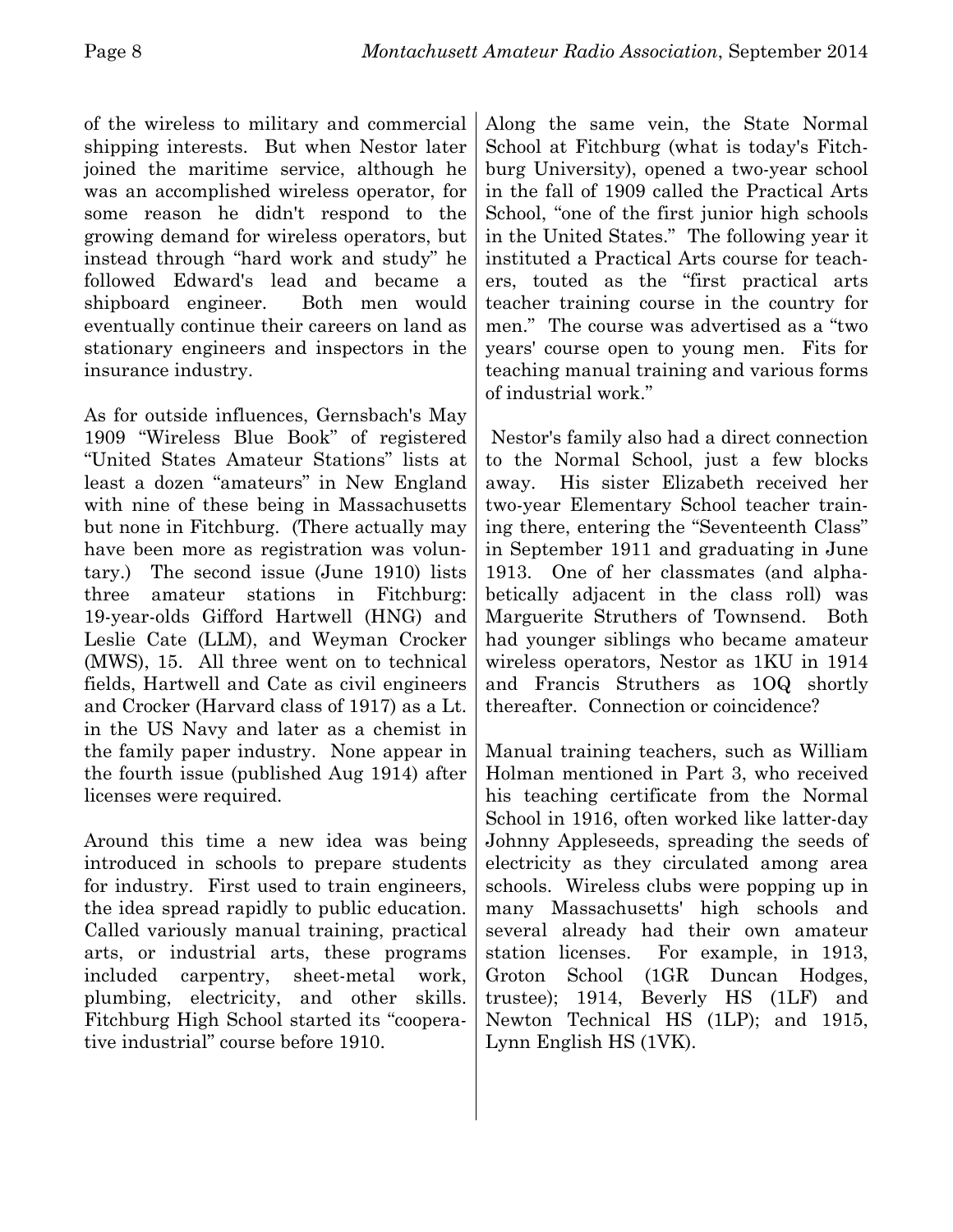As expected, universities had been in the forefront. The MIT Radio Society (1XM c. 1914), organized in 1909, claims to be America's oldest college amateur radio station although the Harvard Wireless Club (1AF) also traces its beginning to the same year. New York City's Columbia University boasts that it beat them both, the students forming the Wireless Telegraph Club of Columbia University in 1908 (2XM in 1914), claiming to be "the earliest recorded formation of an amateur radio club, collegiate or otherwise."

In addition to the influence of schools, and magazines such as Gernsback's, there were several other avenues to an interest in wireless. Perhaps the one with the broadest appeal was Baden-Powell's new "club" idea imported from Britain in early 1910 by Dan Beard. This "youth gang" thing called Scouting had rapidly captured the attention of the civilized world. Introduced to America by Beard and Ernest Thompson Seton, author of the Birch Bark Roll of the Woodcraft Indians, Fitchburg's program started in November. By 1914, the Fitchburg Council's program was very active and within a few years there were five troops in the city and at least one troop in almost every other area town.

Morse code and signaling were big parts of Scouting. A boy could purchase the Boy Scout Handbook at Nichols and Frost on Main Street for a quarter and easily master the code. In May 1913 Leominster's Troop 1 gave a demonstration to an audience of about 200 in the assembly hall of the Unitarian Church where Scouts Charles Gavin and Ralph Bacon demonstrated the semaphore and Hobart Whitney and Brownlee Gauld demonstrated "the Morse key." We don't know if Nestor was a Boy

Scout, the Fitchburg Council's records for the first few years are somewhat spotty, but Scouting did present many a young boy's "close encounter" with the wireless. For example, in Cambridge, where Nestor moved to in 1915, BSA Troop 2 was licensed as 1SX, with the scoutmaster as trustee.

Next time, in Part 9: A Resource for National Defense.

*Editor's Note: Part 7 "A Typical Day with the 'Young Wizard with Wireless'" appeared in the June 2014 issue of the W1/GaZette.*

## **August Club Picnic**

Paul N1QDZ and his XYL Mary Ann hosted MARA at their home on a fine Sunday in August. Pauline KB1JXJ provided photos.



KK1X, K1JHC, K1YTS, Peg Griswold, Doris, KB1KEF, K1CMF



KB1KEF, Mary Ann, K1YTS, K1CMF, KT1I